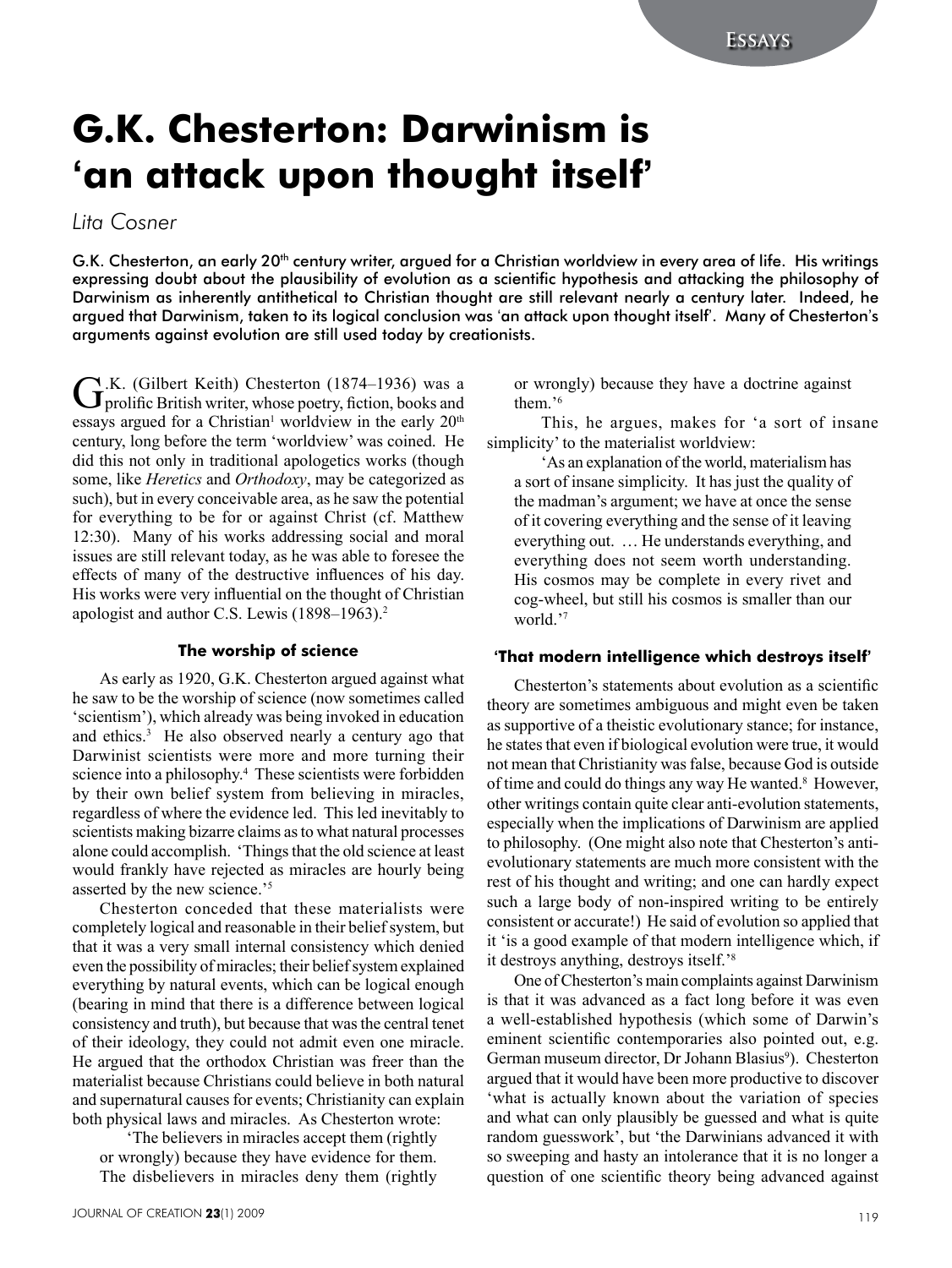# **Essays**

another scientific theory. … It is treated as an answer; and a final and infallible answer<sup>'10</sup>

He noted that even the most ardent evolutionists seemed hesitant in defending Darwinism in his day:

'Huxley said, in his later years, that Darwin's suggestion had never been shown to be inconsistent with any new discovery; and<br>anybody acquainted with the anybody acquainted with the atmosphere will be struck by the singular note of negation in that. When Huxley began to write, he certainly expected that, by the end of his life, Darwin's suggestion would have been confirmed by a crowd of positive discoveries. Now nobody talks of it at present as a settled scientific law. Even the critic who complained of my

own remark called Darwinism a "hypothesis", and admitted that it had been "profoundly modified". And he added the very singular and significant phrase: that the Darwinian hypotheses [*sic*] was still "that most sound at bottom." If anyone does not hear the negative note in that, I think he does not know the sound of human voice.'<sup>11</sup>

'If an ignorant man went about saying that the earth was flat, the scientific man would promptly and confidently answer, "Oh, nonsense; of course it's round." He might even condescend to give the real reasons, which I believe are quite different from the current ones. But when the private citizen rushes wild-eyed down the streets of Heliopolis, Neb., calling out "Have you heard the news? Darwin's wrong!" the scientific man does not say, "Oh, nonsense, of course he's right." He says tremulously, "Not entirely wrong; surely not entirely wrong"; and we can draw our conclusions.<sup>'12</sup>

#### **Anti-evolution arguments**

Chesterton argued that 'nobody need know any more than the mere rudiments of the biological controversy in order to know that, touching twenty incidental problems, [evolution] is in some ways a very unsatisfactory answer.'10 Several of Chesterton's arguments against evolution sound very much like modern creationist arguments:

'I do not know the true reason for a bat not having feathers; I only know that Darwin gave a false reason for its having wings. And the more the Darwinians explain, the more certain I become that Darwinism was wrong. All their explanations ignore the fact that Darwinism supposes an animal feature to appear first, not merely in an incomplete stage, but in an almost imperceptible stage. The member of a sort of mouse family, destined to found



G.K. (Gilbert Keith) Chesterton (1874–1936).

the bat family, could only have differed from his brother mice by some minute trace of membrane; and why should that enable him to escape out of a natural massacre of mice? Or even if we suppose it did serve some other purpose, it could only be by a coincidence; and this is to imagine a million coincidences accounting for every creature. A special providence watching over a bat would be a far more realistic notion than such a run of luck as that.'13,14

Chesterton also questioned the usefulness of partially formed structures in animals; a wing that enables flight is undoubtedly an advantage to a creature, but a halfformed wing is of no use. 'Yet

Darwinism pre-supposes that numberless generations could survive before one generation could fly.<sup>'15</sup>

He also accuses the evolutionists of not having enough evidence in the fossil record for their claims:

'I do not demand anything, in the sense of complaining anything [*sic*] or the absence of anything. I am quite comfortable in a completely mysterious cosmos. I am not reviling the rocks or cursing the eternal hills for not containing these things. I am only saying that these are the things they would have to contain to make me believe something that somebody else wants me to believe. These traces are not things that the Anti-Darwinian demands. They are things that the Darwinian requires. The Darwinian requires them in order to convince his opponent of Darwinism; his opponent may be right or wrong, but he cannot be expected to accept the mere absence of them as proof of Darwinism. If the evidences in support of the theory are unfortunately hidden, why then, we do not know whether they were in support of the theory. If the proofs of natural selection are lost,  $16$ why then, there are no proofs of natural selection; and there is an end of it.

'And I would respectfully ask these critics what would be thought of a theological or miraculous argument which thus based itself on the very gaps in its own evidence.'<sup>15</sup>

# **Chesterton on evolutionary philosophy**

As dubious as the scientific claims of evolution seemed to Chesterton, the philosophic implications of Darwinism were to him the more dangerous threat. The first problem evolutionists have is that of how to relate to other creatures. Evolutionists may be very cruel to other animals; after all, under the doctrine of 'survival of the fittest', even the most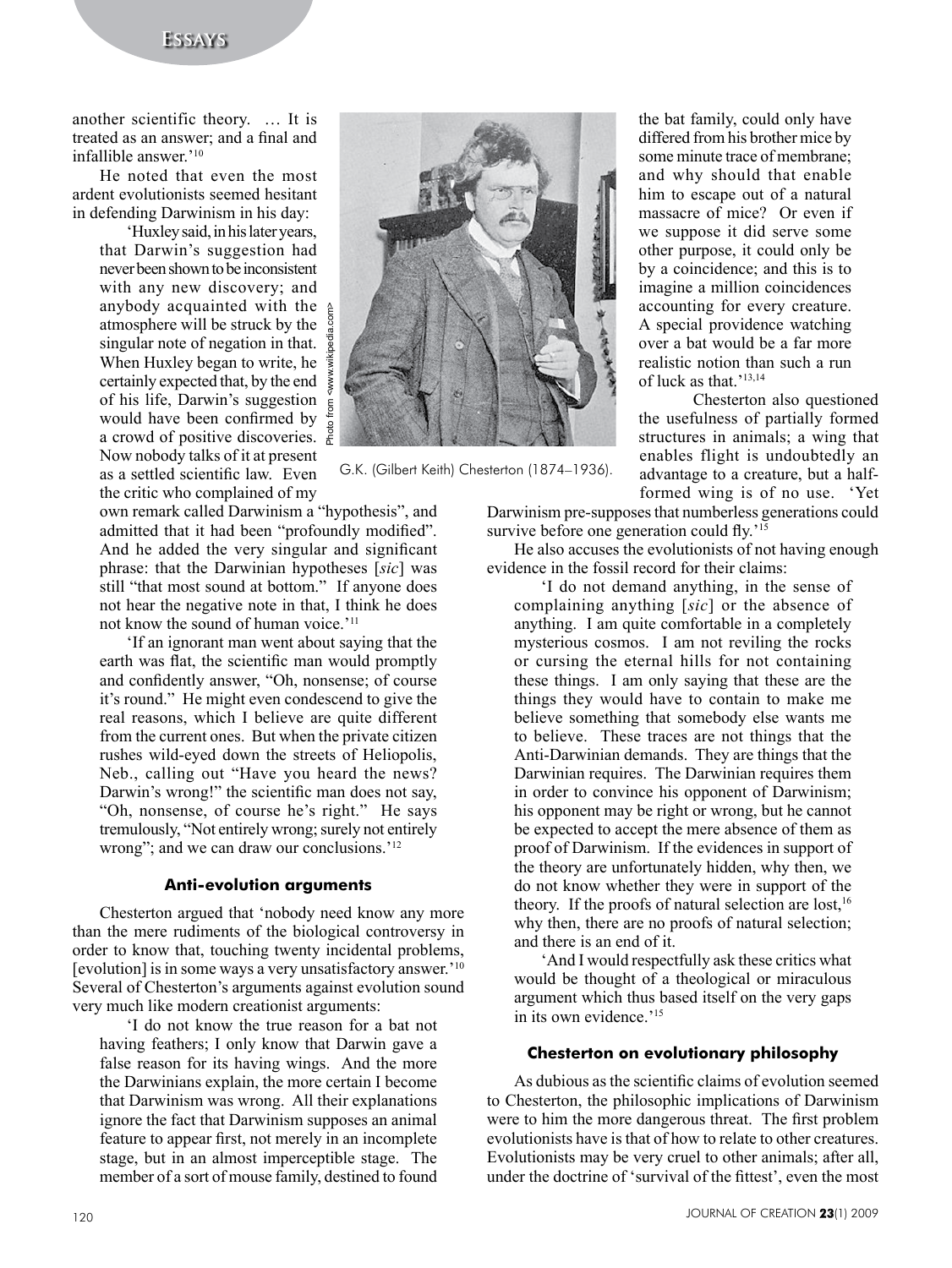gratuitous and painful actions can justified as helping natural selection along. Or on the opposite end of the spectrum (which is vastly more common today), an evolutionist may elevate animals to the status of humans, like those who wish to give human rights to apes, $17$  on the basis that we are all related, so humans are not entitled to any special status.

Chesterton ably pointed out the follies of such Darwinian reality compared to the sane morality revealed in Scripture:

'Darwinism can be used to back up two mad moralities, but it cannot be used to back up a single sane one. The kinship and competition of all living creatures can be used as a reason for being insanely cruel or insanely sentimental; but not for a healthy love of animals … That you and a tiger are one may be a reason for being tender to a tiger. Or it may be a reason for being cruel as the tiger. It is one way to train the tiger to imitate you, it is a shorter way to imitate the tiger. But in neither case does evolution tell you how to treat a tiger reasonably, that is, to admire his stripes while avoiding his claws.

'If you want to treat a tiger reasonably, you must go back to the garden of Eden. For the obstinate reminder continues to recur: only the supernaturalist has taken a sane view of Nature. The essence of all pantheism, evolutionism and modern cosmic religion is really in this proposition: that Nature is our mother. Unfortunately, if you regard Nature as a mother, you discover that she is a stepmother. The main point of Christianity was this: that Nature is not our mother: Nature is our sister. We can be proud of her beauty, since we have the same father; but she has no authority over us; we have to admire, but not to imitate.'<sup>18</sup>

The more dangerous implication of evolutionism is how it permits us to treat our fellow man. Chesterton saw the possibility that the more powerful could use evolutionary arguments to exploit the disadvantaged—we have not seen his fanciful predictions of people bred exactly for their intended professions, $19$  but the evolutionary philosophy did produce eugenics in America and to an even more extreme degree in Germany. There, 'unfit' individuals were forcibly sterilized, and in the case of the Nazi death camps, exterminated for the sake of what was seen to be the ideal for the human race. While few today would advocate such tactics, evolutionary philosophy has substantially devalued human life, as can be witnessed by the millions of abortions which take place every year in America alone, especially if the baby has Down's Syndrome or some deformity—most of these handicapped children never have a chance to live. And there are evolutionists like Eric Pianka<sup>20</sup> and John Reid<sup>21</sup> who wouldn't mind a drastic reduction in the human population to 'save the planet'.

Chesterton was able to see how the ideas in his day might affect thought in the future, and argued against what he saw the consequences of such flawed ideas to be. It is revealing that in nearly a century since he penned his arguments against evolution and Darwinism, those same arguments are as relevant today as they were in the early 20<sup>th</sup> century. Darwinism was open to serious attack then, and with the vast gain in scientific information, not only have evolutionists failed to answer the relatively simple questions that Chesterton put forward, creationists have more arguments than ever against the increasingly contrived proevolutionary stance, which has resorted to teaching falsehoods to gain converts.<sup>22</sup>



Even Chesterton's philosophical opponents, such as Clarence Darrow, expressed admiration for Chesterton.

# **Successful debater**

Chesterton also successfully debated some of the leading anti-Christians of his day, such as George Bernard Shaw, H.G. Wells, Bertrand Russell and Clarence Darrow.23 Against Darrow, in a debate held on 18 January 1931, he was much more successful than William Jennings Bryan, winning the audience (about 7,000) vote about 2–1. One report stated:

'At the conclusion of the debate everybody was asked to express his opinion as to the victor and slips of paper were passed around for that purpose. The award went directly to Chesterton. Darrow in comparison, seemed heavy, uninspired, slow of mind, while G.K.C. was joyous, sparkling and witty … quite the Chesterton one had come to expect from his books. The affair was like a race between a lumbering sailing vessel and a modern steamer. Mrs. Frances Taylor Patterson also heard the Chesterton–Darrow debate, but went to the meeting with some misgivings because she was a trifle afraid that Chesterton's "gifts might seem somewhat literary in comparison with the trained scientific mind and rapier tongue of the famous trial lawyer. Instead, the trained scientific mind, the clear thinking, the lightning quickness in getting a point and hurling back an answer, turned out to belong to Chesterton. I have never heard Mr. Darrow alone, but taken relatively, when that relativity is to Chesterton, he appears positively muddle-headed."